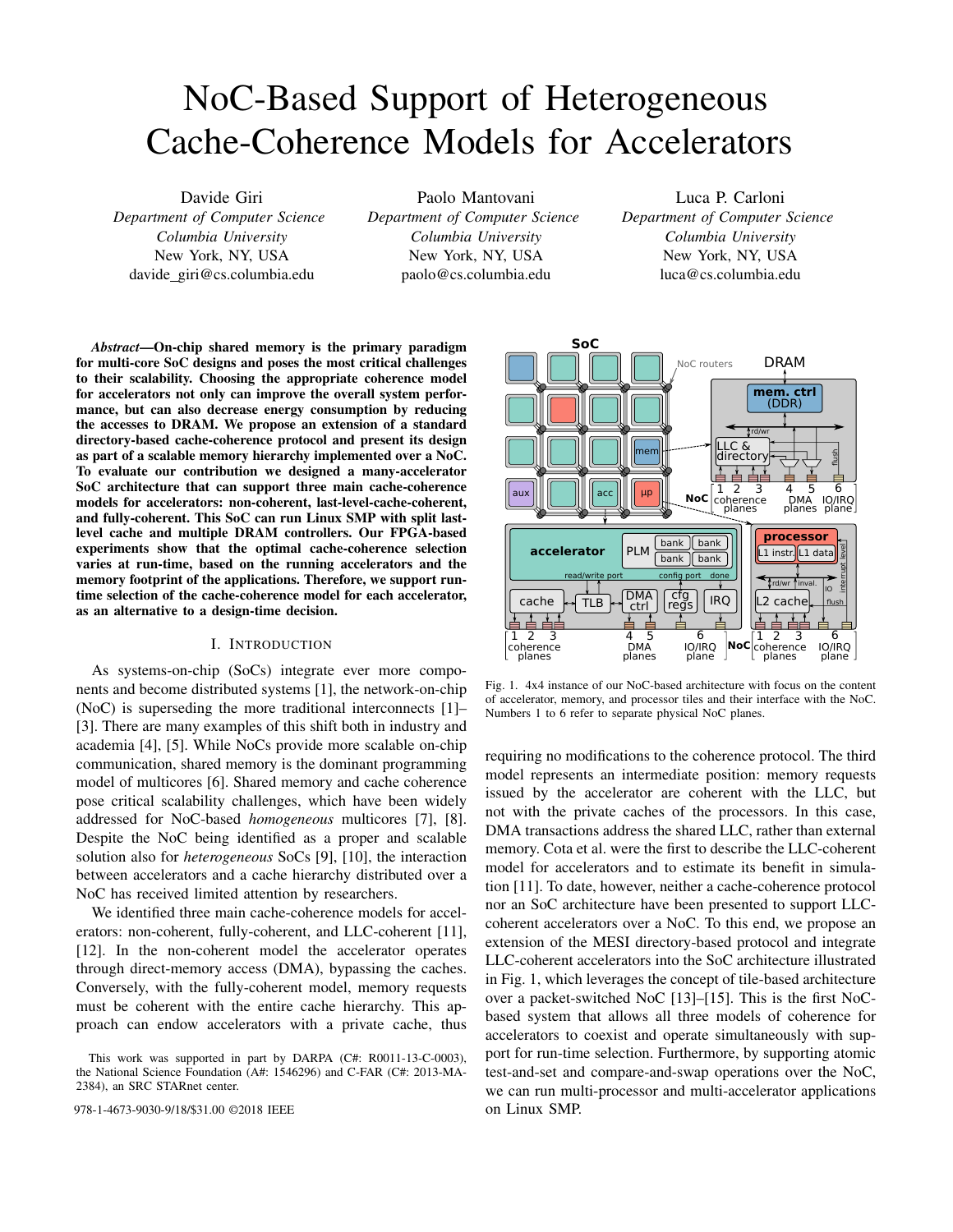With a set of experiments on FPGA, we prove the benefits of selecting the coherence model at run-time. The experimental results confirm that the LLC-coherent model significantly reduces, and in some cases eliminates, the number of accesses to main memory. In addition, LLC-coherent accelerators can have better performance than non-coherent ones, as long as the accelerated application doesn't incur thrashing of the LLC. The fully-coherent model can be the optimal selection when the memory footprint fits in the accelerator's private cache. Non-coherent DMA is optimal, instead, whenever accelerators operate on large amounts of data.

#### II. NOC-BASED ARCHITECTURE

Fig. 1 shows a 4-by-4 instance of our scalable SoC. Similarly to other tile-based architectures [14], [15], each tile can host a general-purpose processor, an accelerator, or an interface with main memory. Our design is based on an instance of *Embedded Scalable Platforms (ESP)* [15], [16]. We enhanced the ESP architecture by adding a cache hierarchy to support both symmetric multiprocessing as well as loosely-coupled LLC-coherent and fully-coherent accelerators, alongside the more typical non-coherent loosely-coupled accelerators.

SoC Integration. A processor tile contains a single core and a private write-back L2 cache. The latter implements the directory-based coherence protocol over the NoC, thus decoupling the processor-specific L1-cache design from the rest of the system. For instance, our processor tile hosts a Leon3 core [17], which is tightly integrated with the writethrough L1 caches. Memory requests issued over the local bus are intercepted by the L2, whereas memory-mapped I/O operations are directly forwarded to the NoC. Fig. 1 shows the local ports of the NoC planes used to route all types of messages in the system.

Memory tiles are the access points to off-chip memory. They feature a memory controller and an LLC tightly coupled with a directory. One of the memory tiles hosts shared system resources, including the interrupt controller, the system timer, and a debug interface.

The accelerator tile can host any accelerator complying with a simple interface. This consists of memory read and write ports, configuration ports, and a done signal. As shown in Fig. 1, the tile includes a set of memory-mapped configuration registers. These are accessed by the operating system through a device driver. The latter, in turn, is invoked by an application to offload a task. Some registers are accelerator specific and hold the configuration parameters, including the size of the workload. Others are common to all accelerators and hold information such as the page table handle, or the selected cache-coherence model. Based on these registers, a small TLB translates the accelerator's requests to accesses in physical memory and passes the transaction information to either the DMA controller or the private cache. We leverage a fast translation scheme based on a scatter-gather list that partitions the accelerator space in large equally-sized pages and generates a small page table [16]. Thus, accelerator tiles handle virtual memory without interrupting the processor cores.

System Invariants. For functional correctness across all coherence models, our system maintains two invariants. First, we use locks to enforce *mutual exclusion*: during the execution of any accelerator no other component can access its data. Second, during the execution of non-coherent accelerators, we ensure that there exists only a *single copy* of the data, thanks to an efficient flush mechanism. This second invariant is relaxed for LLC-coherent accelerators, because the data can be present both in DRAM and in the LLC. Indeed, most of the lines stored in the LLC are expected to be valid, if the software application was working on it before invoking the accelerator. Note that only the first invariant is necessary for fully-coherent accelerators. These can access data owned or shared by any private cache in the system, but mutual exclusion is still necessary because they do not share lock variables with the operating system and cannot perform atomic operations.

NoC Planes. We designed a packet-switched NoC with a 2D-mesh topology and look-ahead dimensional routing. In order to prevent protocol deadlock and provide sufficient bandwidth for both coherence and DMA messages, the NoC has multiple physical planes [18]. The tiles inject packets into each plane based on the type of message. Every hop takes a single clock cycle, because arbitration and next-route computation are performed concurrently. The channel width is configurable, but it is fixed at 32 bits for this work.

Directory-based protocols impose two main requirements on the interconnect to avoid deadlock: point-to point ordering and three separate channels for request, forward and response messages [19]. Hence, we devote three NoC planes to the cache coherence messages (planes 1, 2, 3 in Fig. 1). For the same reason, we route DMA requests and responses between accelerator tiles and memory tiles on two different planes (see planes 4 and 5 in Fig. 1). While we could reuse the coherence planes as DMA planes, we prefer to allocate additional ones to increase the communication bandwidth. Finally, the plane labeled *IO/IRQ* is dedicated to short packets for interrupts and memory-mapped I/O. Interrupts are not broadcasted: the interrupt controller receives all interrupts and injects in sequence one specific interrupt-level message for each processor that must be notified. While interrupt handling on the NoC inevitably incurs higher latency than on a bus, hard real-time deadlines can still be met.

Cache Design. Our cache hierarchy implements a MESI directory-based protocol over two levels of caches: a private and write-back L2 cache present on every processor tile (and, optionally, on any accelerator tile) and a combined LLC and directory that can be split across multiple memory tiles. Each partition of the LLC and directory handles requests for the same address ranges pertaining to the memory controller placed on the tile. Since the LLC and directory are tightly coupled together, we refer to them interchangeably to indicate the combination of the two. We designed the caches in SystemC and implemented them with *high-level synthesis (HLS)*. All caches are configurable in the number of sets and ways, as well as in the number of sharers and owners. For our experiments,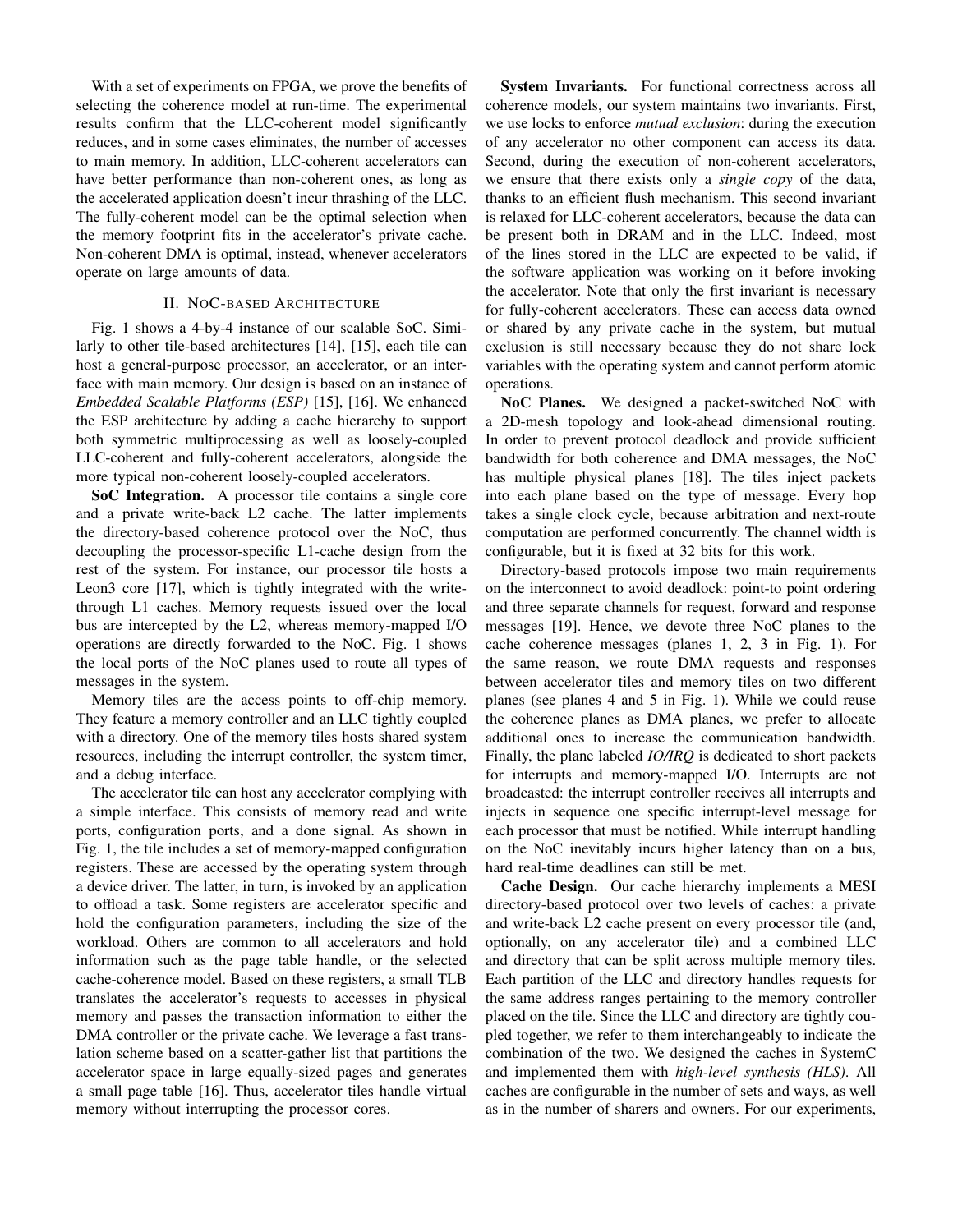TABLE I DIRECTORY CONTROLLER'S EXTENDED MESI PROTOCOL.

|                           | <b>REQUESTS</b>                                                            |                                                                            |                                                                   |                                                                        | <b>DMA REQUESTS</b>                                        |                                 | <b>RESPONSES</b>                 |                          |                                                       |
|---------------------------|----------------------------------------------------------------------------|----------------------------------------------------------------------------|-------------------------------------------------------------------|------------------------------------------------------------------------|------------------------------------------------------------|---------------------------------|----------------------------------|--------------------------|-------------------------------------------------------|
|                           | GetS                                                                       | GetM                                                                       | PutS                                                              | PutM                                                                   | <b>Evict</b>                                               | <b>Read</b>                     | Write                            | <b>Inv-Ack</b>           | Data                                                  |
| Т                         | read mem.<br>Excl. Data to req.<br>owner = req $/ E$                       | read mem,<br>Data to req,<br>owner = req $/$ M                             | Put-Ack to req                                                    | Put-Ack to req                                                         |                                                            | read mem.<br>Data to req<br>/ V | [read mem],<br>write LLC.<br>/ V |                          |                                                       |
| $\mathbf{V}$              | Excl. Data to req,<br>owner = req $/ E$                                    | Data to req,<br>owner = req $/$ M                                          | Put-Ack to req                                                    | Put-Ack to req                                                         | [write mem]<br>$\frac{1}{\pi}$                             | Data to req                     | write LLC                        |                          |                                                       |
| S                         | Data to req.<br>sharers $+=$ req                                           | Data to req,<br>Inval. to sharers.<br>$owner = req$ ,<br>clear sharers / M | Put-Ack to req.<br>share $s = \text{req}$<br>/ V (if last sharer) | Put-Ack to req.<br>sharers $-$ req<br>/ V (if last sharer)             | [write mem],<br>Inval. to<br>sharers, clear<br>sharers / I |                                 |                                  |                          |                                                       |
| E                         | Fwd-GetS to owner.<br>sharers+=req+owner,<br>clear owner / $SD$            | Fwd-GetM<br>to owner,<br>$owner = req$<br>/ M                              | Put-Ack to req.<br>if req is owner:<br>- clear owner / V          | write LLC.<br>Put-Ack to req,<br>if req is owner:<br>- clear owner / V | Fwd-GetM<br>to owner,<br>clear owner<br>/ $EI^D$           |                                 |                                  |                          |                                                       |
| M                         | Fwd-GetS to owner.<br>sharers+=req+owner<br>clear owner $/$ S <sup>D</sup> | Fwd-GetM<br>to owner.<br>$owner = req$                                     | Put-Ack to req                                                    | write LLC.<br>Put-Ack to req.<br>if req is owner:<br>- clear owner / V | Fwd-GetM<br>to owner,<br>clear owner<br>/ $MI^D$           |                                 |                                  |                          |                                                       |
| $S^D$                     | stall                                                                      | stall                                                                      | Put-Ack to req,<br>share $s = \text{req}$                         | Put-Ack to req.<br>share $s = \text{req}$                              | stall                                                      |                                 |                                  |                          | write LLC.<br>/ V (if no sharers),<br>/ S (otherwise) |
| E I <sup>D</sup>          | stall                                                                      | stall                                                                      | Put-Ack to req.<br>share $s = \text{req}$                         | Put-Ack to req.<br>share $s - r$ = req                                 |                                                            |                                 |                                  | [write mem]<br>$\sqrt{}$ | write mem<br>/1                                       |
| $\mathbf{M}$ <sup>D</sup> | stall                                                                      | stall                                                                      | Put-Ack to req.<br>share $s = \text{req}$                         | Put-Ack to req.<br>share $s = \text{req}$                              |                                                            |                                 |                                  |                          | write mem<br>$\frac{1}{\pi}$                          |



Fig. 2. Cache-coherence state and exchanged messages.

we target an FPGA but the system can be synthesized for an ASIC target as well.

Fig. 2 shows all the message types that can be sent or received by the caches. Those that involve the DMA controller are only required by LLC-coherent accelerators; they are not part of the regular MESI protocol. The cache lines and all the meta-data are stored in SRAM banks and register files. The directory controller is specified as a single SystemC process. At each iteration of the main loop, the controller checks with a fixed priority if there is any incoming message or if there is any previously stalled message that can now be processed. If this is the case, then the controller reads a whole cache set and, if needed, it updates a cache line and its meta-data. The controller might also send out one or more messages according to the protocol. The maximum latency for handling a request (i.e. for each iteration of the main loop) is exactly 4 cycles for a 16-ways LLC. The miss penalty, due to off-chip memory access, adds up to the fixed delay, when applicable. The cache storage is also implemented through banked SRAMs, offering up to 16 ports. Hence, a whole set can be read in a single clock cycle when the LLC has at most 16 ways.

The design of the private L2 cache is similar to the LLC, with the addition of a register bank that keeps all information about lines that are currently in a transient state. These registers support a configurable number of *ongoing requests*, for which the cache is only updated when a line transitions to a stable state of the MESI protocol.

We integrate the caches into their corresponding tile as follows. In the case of fully-coherent accelerators, read and write transactions are directly translated into cache-specific requests. On processor tiles, load and store operations are issued on a local bus, where the L2 cache acts as a slave device. The LLC, instead, acts as a master of a local bus on the memory tile and issues operations to address the memory controller. The flush mechanism relies on memory-mapped registers that allow the device driver to request a selective flush of any cache in the hierarchy and check for completion before invoking an accelerator. When a flush is due, the private caches wait for the processor's L1 to be flushed and then start a synchronized flush across all cache levels and all processor cores to guarantee the consistency of shared data. Note that only the levels of caches selected by the device driver are flushed and the duration of the flush phase becomes a negligible overhead when the workload of the accelerator is large enough.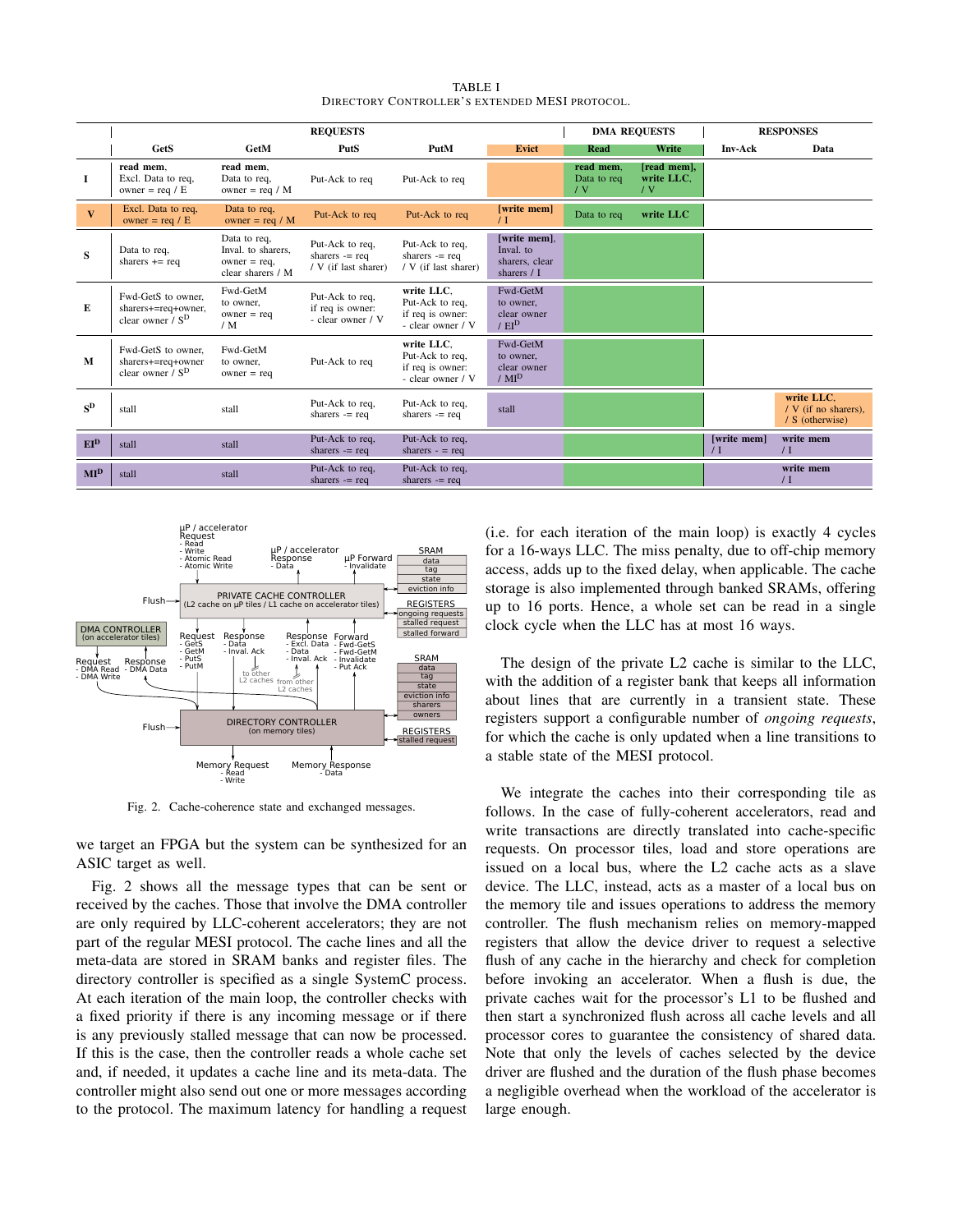## III. CACHE-COHERENCE PROTOCOL

We modified a classic MESI directory-based cachecoherence protocol, as defined by *Sorin et al.* [19], to make it work over a NoC and, most importantly, to support LLCcoherent accelerators. The extension to the cache coherence protocol does not affect the private caches, but rather only the LLC.

## *A. Directory controller*

Table I shows in full the new protocol for the directory controller. The format is similar to the original table [19]. The colored cells and the bold text highlight our additions and modifications. Each column corresponds to a message type that the LLC can receive. The only exception is *Evict*, which is not a message, but rather a possible consequence of a miss in the LLC. The rows, instead, represent the possible states of the cache line addressed by the incoming message. Each entry indicates the actions performed and, after the */*, the new state of the cache line. Actions within square brackets may or may not occur. The empty boxes indicate situations that never take place, while the *stall* cells require the incoming message to be stalled until the pertinent cache line resolves to a stable state. *req* refers to the requestor, which is the private cache that sent the message. *mem* stands for off-chip memory.

Write-back. First, we explicitly specify the protocol as write-back, i.e. a *Put* message does not cause a write back to main memory. Only an eviction caused by a *Get* request or a *flush* can do so. For this purpose, we add a stable state that we call *Valid* (*V*), which refers to cache lines that contain valid data but have an empty sharers' list and no owner. As shown in Table I, the only difference between *Valid* and *Invalid* is that misses for *Valid* lines do not cause memory accesses and that *Valid* lines can be evicted. We added the orange cells to describe the management of the *Valid* state. In order to explicitly define the write-back behavior, the bold fonts identify all the read and write operations to memory or to the LLC cache lines.

Dirty bit. In our implementation we only write back to memory if the cache line to be evicted is dirty, thus reducing off-chip accesses. Most of the *write mem* operations enclosed in square brackets in Table I take place for dirty lines only.

Recalls. We support sending recalls from the LLC to the private caches. These happen when a *Get* request (or a DMA request) causes a miss and there are no *Invalid* or *Valid* lines in the set. A line must be sacrificed and its sharers or owner have to be informed. *GetS* and *GetM* can only cause recalls when the LLC is not inclusive, while DMA requests may always trigger recalls. A recall requires two additional transient states corresponding to the last two rows of Table I. When a line is in either of these states, the cache is waiting for the response to a recall. The latter is sent either in the form of an *Invalidate* message, when transitioning from the *Exclusive* state, or a *Fwd-GetM* message, when transitioning from the *Modified* state. The purple cells in Table I define the behavior of recalls.

Flush. From the protocol viewpoint, a flush is a series of evictions. In our implementation, a flush only evicts *Valid* lines. This simplification, which greatly reduces the performance penalty, is possible because a flush is only needed before a non-coherent accelerator starts executing. In this situation we make sure that the flush of the private caches is completed before the flush of the LLC starts. This guarantees that all cache lines needed by the accelerator are either present in the LLC with *Valid* state, or stored in DRAM only.

DMA requests. In Table I, the green columns indicate how we extend the protocol to handle LLC-coherent DMA requests. These can only address *Valid* or *Invalid* cache lines, thanks to the invariants specified in Section II: the private caches are flushed and no other component can access the accelerator's data before completion. Note that thanks to recalls, flushing the private caches could be avoided. However, the amount of generated messages would incur a much higher traffic and performance overhead, when compared to flushing. DMA requests cause a memory access only in three possible scenarios: eviction of dirty lines, read miss, or misaligned write miss. The last condition generates at most two memory accesses, corresponding to the first and the last cache line involved in the misaligned DMA transaction. All other lines are completely overwritten and require no write allocation.

### *B. Private cache controller*

Recalls. Recalls from the LLC are supported and implemented as forced evictions.

L1 invalidation. The processors integrated in our SoC are Leon3 cores configured with a write-through split L1 cache that supports snooping-based coherence over the AMBA AHB bus [17]. Hence, for every cache line that is evicted or invalidated in the L2, the corresponding line in the L1 is invalidated by performing a fake-write operation on the bus. Invalidation is not necessary for accelerator tiles, where the write-back L2 is the first and single level of private cache.

Atomic operations. To run an unmodified version of Linux SMP with the Leon3 processors, we support test-and-set and compare-and-swap operations. A processor issues these operations as one or more loads addressing a cache line that may or may not be followed by a store targeting the same cache line. A lock signal is set to prevent preemption of the bus. Over a NoC, standard directory-based protocols alone do not guarantee the atomicity of such operations. Hence, we add a transient state to the private cache protocol to capture the fact that a line has been read by an atomic operation, but not written yet. We call this state *XM<sup>W</sup>*, which resolves to *Modified* when any of the following requests arrives on the bus: an atomic write request for the *XM<sup>W</sup>* cache line, a non-atomic request, or a request for a different cache line. Additionally, when the atomic load arrives, the private cache sends a *GetM* to the directory to gain ownership of the cache line. Once it gains ownership, no forward requests are accepted for this cache line until it resolves to *Modified*. When the processor issues an atomic read request, if the related cache line is in either *Exclusive* or *Modified* state, a read hit is followed by a state update to  $XM^{W}$ .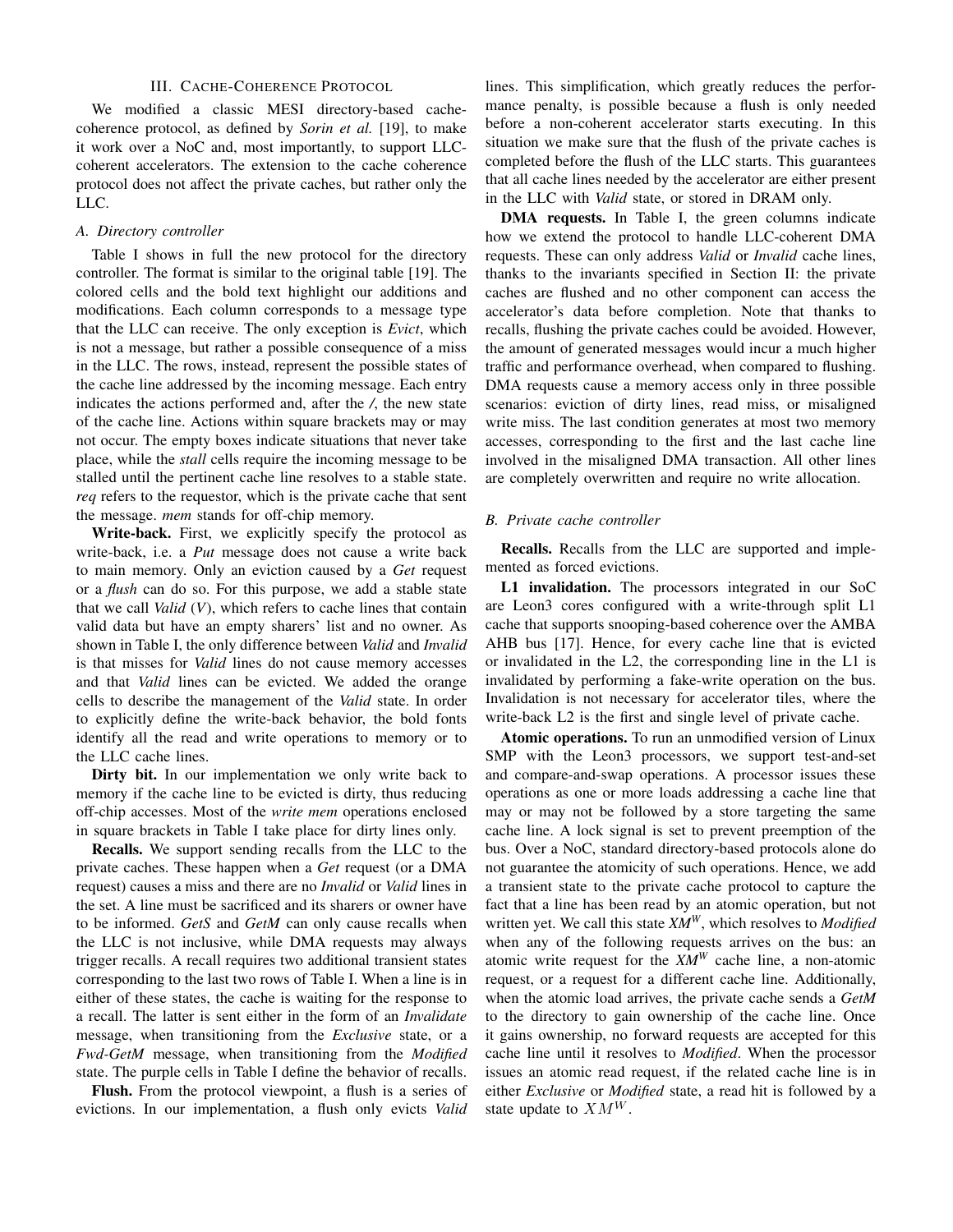TABLE II CHARACTERIZATION OF THE TARGET ACCELERATORS.

| Accelerator | Memory           | PLM  | <b>FPGA</b> Resources |        |             |  |
|-------------|------------------|------|-----------------------|--------|-------------|--|
|             | Footprint        | (kB) | LUT                   | FF     | <b>BRAM</b> |  |
| FFT 1D      | 32kB - 256kB     | 40   | 7.537                 | 4.310  | 10          |  |
| Sort        | $128kB -$<br>4MB | 24   | 36,868                | 31,300 | 6           |  |
| FFT 2D      | 256kB - 16MB     | 128  | 3.965                 | 2.190  | 48          |  |
| <b>SPMV</b> | 25kB - 10MB      | 12   | 8.136                 | 4.476  | 24          |  |

## IV. ACCELERATORS

We used SystemC and Cadence Stratus HLS to design and synthesize all loosely-coupled accelerators in our experiments. A loosely-coupled accelerator provides a major speedup over a software implementation of the same algorithm thanks to its highly parallel architecture and aggressively banked *private local memory (PLM)* [11], [20]. While the PLM occupies most of the accelerator area, typically it cannot contain the whole dataset processed by an accelerator for a given invocation. Hence, the data subsets (*chunks*) must be continuously exchanged between the PLM and the rest of the memory hierarchy. To achieve optimal performance, communication and computation phases must be overlapped as much as possible using ping-pong buffering and pipelining: the pipeline input stage loads a chunk of data into the PLM; one or more compute stages process the input data and save an output chunk into the PLM; the output stage issues a store for the partial results to the next level of the memory hierarchy. If the compute stage takes at least the same time as the input and output stages, the communication phase is completely hidden and the accelerator achieves its maximum sustainable throughput. The ability to have perfectly balanced accelerator stages is highly dependent on the specific memory access patterns, as well as on the system interconnect and the memory hierarchy, including the selected cache-coherence model. The SoC designer must consider spatial and temporal locality (if any), length of read/write transactions, and the offsets across multiple transactions, which could be statically known, or data dependent. Some accelerators, for example, never read the same data from memory twice; others, instead, may reuse data extensively. While many loosely-coupled accelerators present a streaming access pattern with long contiguous transactions, some issue irregular and short requests to memory. More importantly, the size of the dataset can vary greatly across different accelerators, and across multiple invocations of the same accelerator. Our experiments confirm that the memory footprint of the workload is indeed the most relevant metric when selecting the appropriate cache-coherence model.

We implemented four representative accelerators to carry out the experiments described in Section V. We accelerate four ubiquitous algorithms: Sort, Fast Fourier Transform (FFT) 1D, FFT 2D, and Sparse Matrix-Vector Multiplication (SPMV). The initial software implementation for SPMV is taken from the MachSuite [21]. We report below a brief qualitative description of each accelerator. Table II summarizes some quantitative data on their memory footprint and resource utilization on FPGA.

| Check and Update SoC Configuration                                                |                                                                                  |                                                                                                  |                                                                                                     |  |  |  |
|-----------------------------------------------------------------------------------|----------------------------------------------------------------------------------|--------------------------------------------------------------------------------------------------|-----------------------------------------------------------------------------------------------------|--|--|--|
| Accelerator<br>$\overline{\phantom{0}}$<br>Cache<br>sort $\vert \mathbf{v} \vert$ | Accelerator<br>$\blacktriangledown$<br>Cache<br>spmv $\blacktriangledown$        | Accelerator<br>$\blacktriangledown$<br>Cache<br>fft2d $\blacktriangledown$                       | Accelerator<br>$\overline{\phantom{a}}$<br>fft1d $\blacktriangledown$<br>Cache                      |  |  |  |
| Accelerator<br>$\blacktriangledown$<br>fft $1d$ $\blacktriangledown$<br>Cache     | Memory & Debug -<br>Cache<br>$\overline{\mathbf{v}}$                             | Processor<br>$\blacktriangledown$<br><b>V</b> Cache                                              | Accelerator<br>▼<br>Cache<br>sort $\blacktriangledown$                                              |  |  |  |
| Accelerator<br>$\overline{\phantom{a}}$<br>$fft2d$ $\blacktriangleright$<br>Cache | Processor<br>$\overline{\phantom{0}}$<br>V Cache                                 | Memory<br>$\blacktriangledown$<br>Cache<br>$\blacktriangledown$                                  | Accelerator<br>$\overline{\phantom{0}}$<br>$\blacktriangleright$ Cache<br>spmv $\blacktriangledown$ |  |  |  |
| Accelerator<br>$\blacktriangledown$<br>Cache<br>spmv $\blacktriangledown$         | Accelerator<br>$\blacktriangledown$<br>Cache<br>sort<br>$\overline{\phantom{a}}$ | Accelerator<br>$\blacktriangledown$<br>$\blacktriangleright$ Cache<br>fft1d $\blacktriangledown$ | Accelerator<br>$\blacktriangledown$<br>fft2d $\blacktriangledown$<br>Cache                          |  |  |  |

Fig. 3. SoC integrator GUI configured for the experiments.

FFT 1D accelerates the FFT algorithm over one vector of up to 32K complex numbers. The computation stages of its pipeline process two non-contiguous portions of the input vector. The offset between the two depends on the current iteration of the FFT algorithm. The number of transactions with the system memory hierarchy is proportional to the logarithm of the vector's length.

Sort can process up to 1024 vectors of 1024 floating-point numbers. Each vector fits in the PLM and it is sorted in-place. Note that no data is accessed twice and temporal locality is exploited within the accelerator's PLM.

FFT 2D operates in two phases. First FFT 1D is executed on every row of a two-dimensional matrix. While input data are read in row-major order, the output is written back in columnmajor order, thus transposing the resulting matrix. The second phase repeats the same operation on the transposed matrix, thus completing FFT 2D. Similarly to the FFT 1D, the number and length of the read transactions depends on the size of a row. Conversely, write transactions consist of a sequence of two-word store operations, each offset by a row.

SPMV multiplies a sparse matrix by a dense vector. The matrix is compacted in the compressed row storage format, which removes all zero entries. This dot product causes few irregular accesses to memory. The compute-to-memory ratio is very low due to the overhead of performing short read transactions compared to a simple computation stage: elementwise dot product. The elements of the matrix are read only once, while portions of the dense vector can be reused.

### V. EVALUATION

For the evaluation we use an FPGA-based infrastructure built on top of the one proposed by Mantovani *et al.* [22]. Fig. 3 is a snapshot of the SoC configuration that we use for all the experiments. The CAD flow from the graphical user interface to the bitstream for FPGA is fully automated. The SoC has two Leon3 cores, two memory controllers and twelve accelerators, of which only two have a private cache (see the *Cache* selection). Through the GUI, we also select the size of the caches:  $16kB$  for the L1 caches of the cores;  $64kB$ for each L2 private cache;  $1MB$  for each partition of the LLC, for a total of  $2MB$ . The bandwidth towards external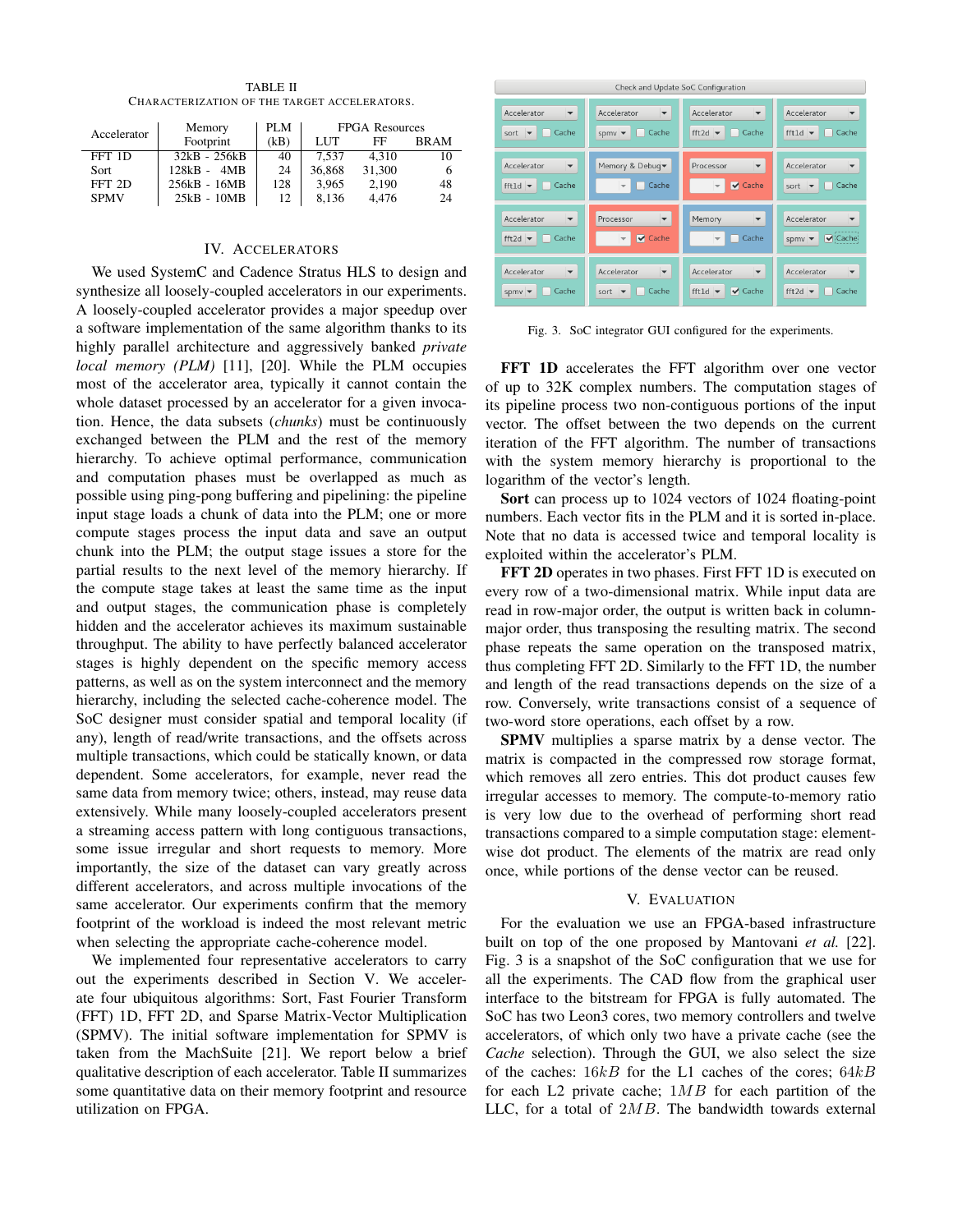

Fig. 4. Comparison of speedup w.r.t. software of non-coherent (NC) and LLC-coherent (LLC) accelerators. Bars are annotated with the memory access count.

memory is throttled by the AMBA AHB bus to one 32-bit word access per cycle. The DDR3 memory is configured to operate at its slowest possible frequency of 320 MHz. This reduction is meant to give an off-chip memory access penalty similar to that of an equivalent ASIC implementation.

### *A. Single-accelerator*

We start by evaluating single-accelerator SoCs, to test each of the four types of accelerators in isolation. We allocate the accelerator's data on one memory partition and force the operating system to run on the other partition only. Hence, we can measure the statistics of the accelerators without the non-deterministic interference of software execution. Each test runs a user-space application that prepares the input data for the accelerator and processes its output data. Hence, caches are always hot before invoking an accelerator. Results for both non-coherent and LLC-coherent accelerators are summarized in Fig. 4. Bars represent the geometric mean of the accelerator speedup with respect to single-core software execution over several runs of the same test. For each bar, the corresponding label shows the total DRAM access count in thousands.

The charts highlight clear trends relatively to the memory footprint of the dataset. In the case of FFT-1D, Sort and FFT-2D, when the accelerator's memory footprint is smaller than the LLC size  $(< 1MB)$ , the LLC-coherent model always has higher speedup than the non-coherent one. For larger datasets, however, the non-coherent option returns higher speedups because the LLC-coherent accelerators trigger many evictions. When considering SPMV, the charts in Fig. 4 report a much larger speedup for the smallest dataset than for the other ones. Notice that SPMV heavily benefits from LLC-coherence when the dataset fits in the LLC. The gap between the first dataset and the others for the non-coherent run is determined by the size of the dense vector only: SPMV has a 32kB PLM dedicated to the dense vector, which is used only when the vector fits in it (382KB dataset). In this case, the sparse accesses of single words to the dense vector are performed within the PLM. Because of the irregular access pattern, the LLC-coherent model continues to deliver slightly better performance, even for memory footprints larger than the LLC.

In general, despite the performance hit for large datasets, the benefits of LLC-coherence in terms of DRAM accesses are indisputable: when the dataset fits in the LLC, they are completely eliminated, with the exceptions of compulsory misses. For instance, FFT-2D operates on a temporary memory buffer, which is not accessed by software prior to invoking the accelerator. Additionally, note that the largest workloads of FFT 2D and SPMV capture the worst-case scenario of the LLC-coherent model: during these tests, most LLC-coherent DMA transactions are either a read miss that evicts a dirty line or a short misaligned write request that evicts a dirty line and doesn't write an entire cache line. Hence, each operation causes two memory accesses, as opposed to one access needed by the non-coherent DMA. In any other scenario, such as for Sort, the number of accesses to memory for LLC-coherent accelerators is always less or equal to the number of accesses required by a corresponding non-coherent accelerator.

In summary, the relative speedup of LLC-coherent accelerators, compared to non-coherent ones, ranges between 0.5x and 4x. The memory access count, instead, ranges from none to at most 2x with respect to the non-coherent model. We also observe that the non-coherent model monotonically improves performance when increasing the size of the dataset. The LLCcoherent behaves similarly, but with a jump back when the dataset becomes larger than the LLC. These results confirm that a run-time selection of the cache coherence model, based on the memory footprint of the workload, can be beneficial.

#### *B. Many-accelerator*

For a single accelerator we have shown that the effectiveness of the LLC-coherent model is strictly correlated to the ratio between the size of the workload and the capacity of the LLC. With the next set of experiments, we collect data for 4, 8 and 12 accelerators running concurrently (1, 2 and 3 instances for each accelerator type). We pick a small workload ranging from 256kB to 512kB per accelerator, such that only the aggregate dataset of 8 and 12 accelerators is larger than the LLC. For these experiments we use a dedicated memory controller for each memory partition to avoid saturation of the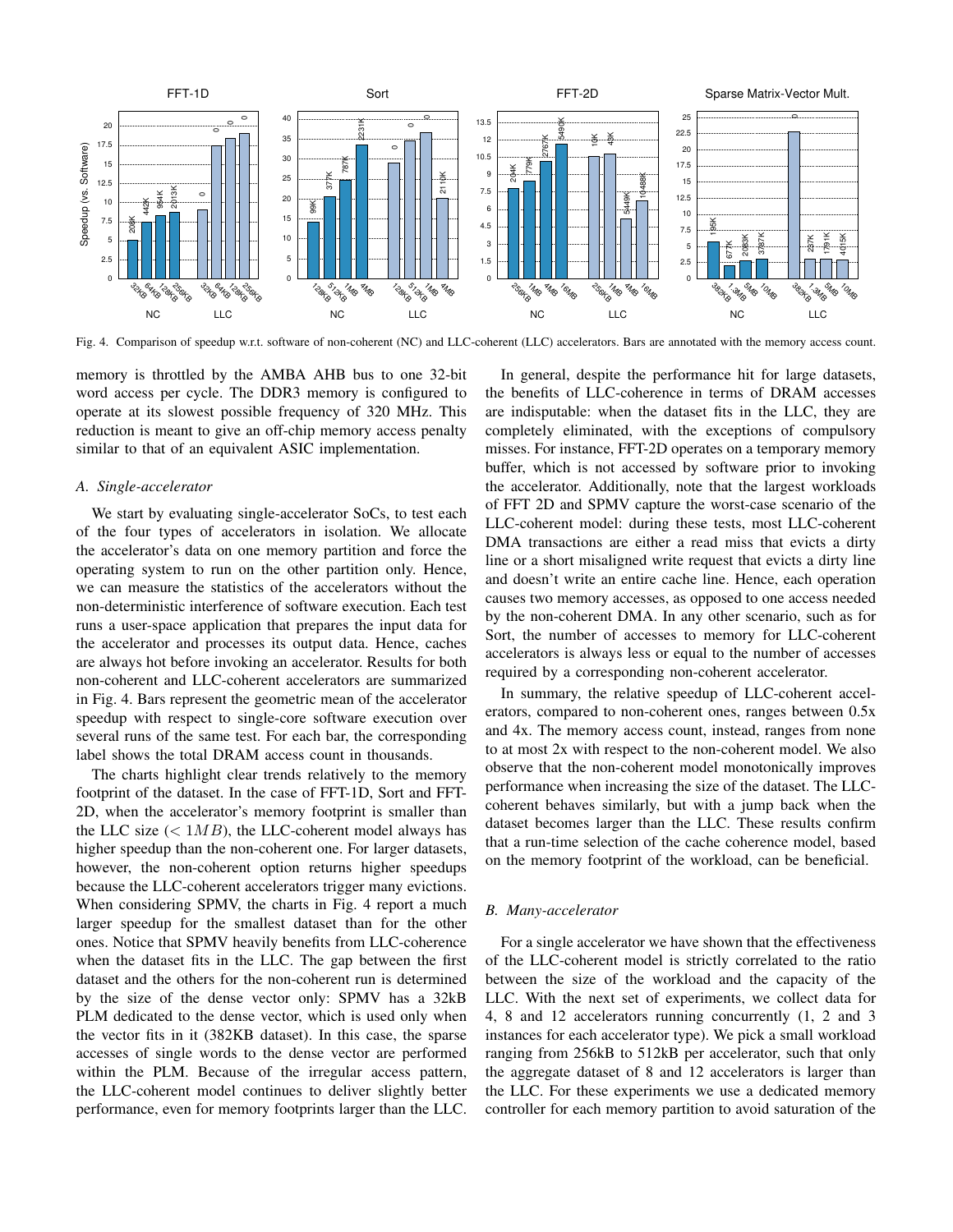

Fig. 5. Speedup of 4, 8, and 12 accelerators executing simultaneously. Each bar is normalized to the speedup of the corresponding accelerator when running in isolation. The dataset per accelerator ranges between 256kB and 512kB.

memory bandwidth. This is critical to make sure that results are not affected by under-provisioned I/O.

Fig. 5 shows the speedup of each accelerator's execution w.r.t. its execution in isolation, averaged over multiple runs. The rightmost bar on each cluster is the geometric mean of the speedups across all running accelerators. Note that the invocation of each accelerator should cause a flush of some caches depending on the coherence model. However, when a flush is issued while another one is pending, we don't reexecute it. Therefore, some accelerators benefit from a smaller invocation overhead (e.g. Sort in Fig. 5). This performance advantage would not be appreciable on large workloads, when the overhead for flushing becomes negligible.

The average performance degraded by up to 38% and 10% for LLC-coherent and non-coherent accelerators, respectively. As expected, the performance of LLC-coherent accelerators is the most penalized and the speedup degradation increases with the number of accelerators. Based on the system layout, accelerators with a dedicated path to memory perform better. In addition, accelerators operating on short and frequent transactions, like SPMV, incur larger penalties. In fact, other accelerators are likely to be granted the NoC links and lock them during long DMA transfers.

Next to performance degradation, the LLC-coherent model shows an increased number of memory accesses when running many-accelerator workloads. Nevertheless, it still maintains a considerable advantage over the non-coherent model: 44x improvement with 4 accelerators and about 5x with 8 and 12 accelerators running concurrently. As expected, these results also confirm that the selection of the cache-coherence model must account for the ratio between the workload aggregate memory footprint and the capacity of the LLC.

#### *C. Fully-coherent model*

Finally, we consider a case with a very small dataset and select the two accelerators in the system equipped with a private L2 cache. In this scenario, the fully-coherent model can have similar or better performance than the non-coherent and LLC-coherent ones. Similarly to LLC-coherent accelerators,



Fig. 6. Comparison of speedup w.r.t software for tiny workloads.

the fully-coherent ones have the benefit of reducing or eliminating the memory accesses. Additionally, this model does not require flushing the processors' caches, which could disrupt the work of other component of the SoC. In Fig. 6, we show side by side the accelerator speedups with respect to a software execution on a processor core for the three cache-coherence models. The fully-coherent model yields better performance only for the smallest datasets.

Given these results and since fully-coherent accelerators are widely present in the literature (e.g. [23], [24]), we support the run-time selection of the fully-coherent model as well. Our SoC generator enables this feature through the selection of an optional private cache in each accelerator tile.

#### VI. RELATED WORK

Cache Coherence Models for Accelerators. What we defined as non-coherent and fully-coherent models represent the two main cache-coherence models for loosely-coupled accelerators in the literature [25]. Fully-coherent accelerators have started to receive growing interest from the industry both as off-chip [24], [26] and on-chip [27] components, but in busbased systems only. Instead, we integrated all of the models in a NoC-based SoC.

Previous works define some bus-based variations of what we refer to as fully-coherent accelerators. These accelerators have no private cache and memory requests are issued directly on the bus. By adapting a snooping-based protocol, both the LLC